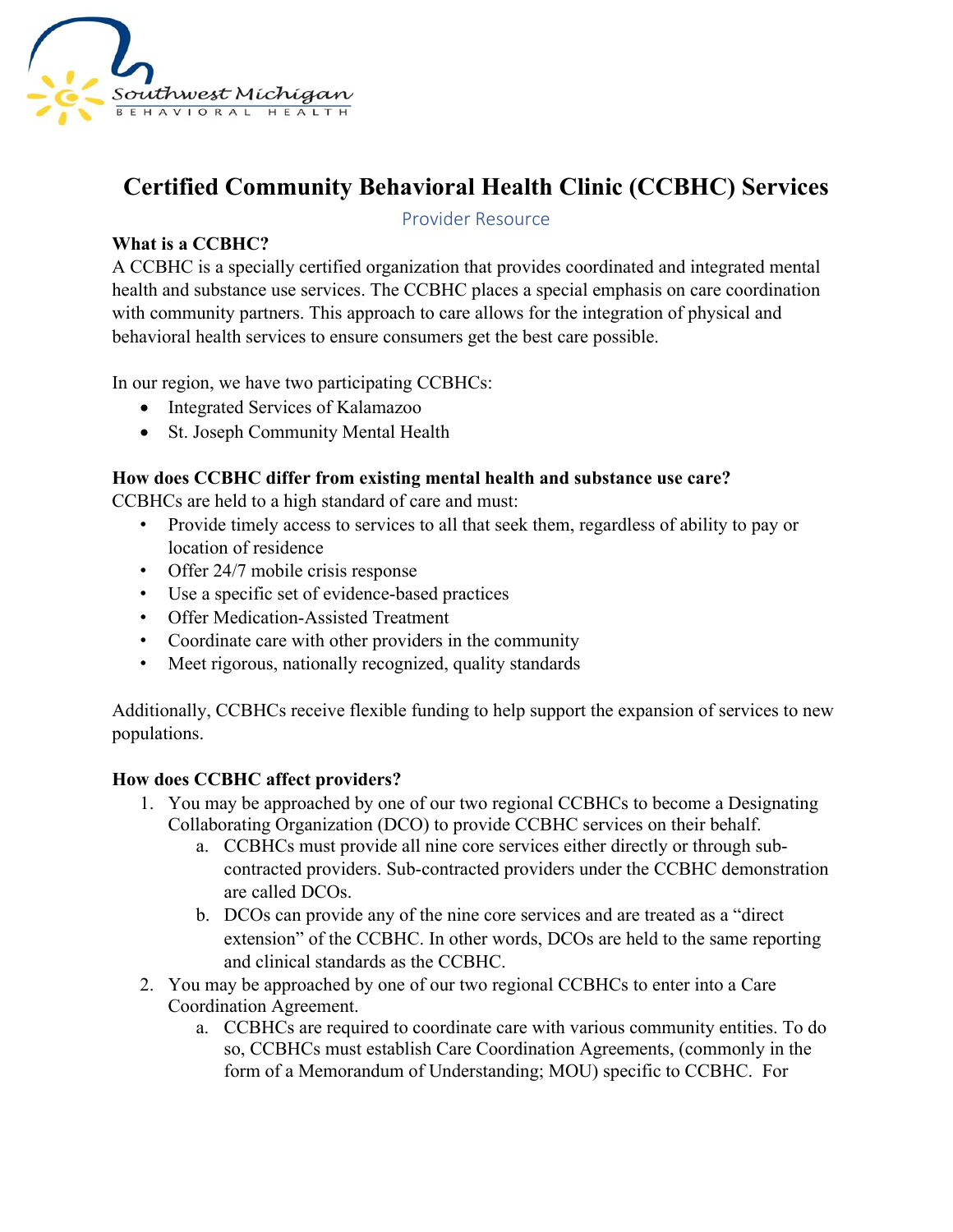example, CCBHCs may establish MOUs with local emergency departments, law enforcement agencies, inpatient psychiatric care providers, etc.

## **Who is eligible for CCBHC services?**

- Any person with a mental health disorder, including all codes in the following ranges:
	- [F01-F09:](https://www.icd10data.com/ICD10CM/Codes/F01-F99/F01-F09) Mental disorders due to known physiological conditions
	- [F20-F29:](https://www.icd10data.com/ICD10CM/Codes/F01-F99/F20-F29) Schizophrenia, schizotypal, delusional, and other non-mood psychotic disorders
	- [F30-F39:](https://www.icd10data.com/ICD10CM/Codes/F01-F99/F30-F39) Mood [affective] disorders
	- [F40-F48:](https://www.icd10data.com/ICD10CM/Codes/F01-F99/F40-F48) Anxiety, dissociative, stress-related, somatoform and other nonpsychotic mental disorders
	- [F50-F59:](https://www.icd10data.com/ICD10CM/Codes/F01-F99/F50-F59) Behavioral syndromes associated with physiological disturbances and physical factors
	- [F60-F69:](https://www.icd10data.com/ICD10CM/Codes/F01-F99/F60-F69) Disorders of adult personality and behavior
	- [F90-F98:](https://www.icd10data.com/ICD10CM/Codes/F01-F99/F90-F98) Behavioral and emotional disorders with onset usually occurring in childhood and adolescence
	- [F99-F99:](https://www.icd10data.com/ICD10CM/Codes/F01-F99/F99-F99) Unspecified mental disorder
- Any person with a substance use disorder, including all codes in the following ranges:
	- [F10-F19:](https://www.icd10data.com/ICD10CM/Codes/F01-F99/F10-F19) Mental and behavioral disorders due to psychoactive substance use
- The mental health or SUD diagnosis does not need to be the primary diagnosis.
- Individuals with a dual diagnosis of intellectual disability/developmental disability are eligible for CCBHC services.

# **Who do individuals contact for CCBHC services?**

Contact one of our regional CCBHC sites:

- 1. Integrated Services of Kalamazoo: (269) 373-6000 or (888) 373-6200
- 2. Community Mental Health and Substance Abuse Services of St. Joseph County: (269) 467-1000 or (800) 622-3967

General CCBHC questions can be directed to sally.weigandt@swmbh.org

Get more information from MDHHS by following this link-[CCBHC Demonstration](https://www.michigan.gov/mdhhs/0,5885,7-339-71550_2941_105734---,00.html.)

# **References/Resources**

Michigan Department of Health and Human Services. (2021, September 01). *Certified Community Behavioral Health Clinic (CCBHC) Handbook.* michigan.gov, Retrieved October 11, 2021, from [https://www.michigan.gov/documents/mdhhs/CCBHC\\_Demonstration\\_Handbook\\_73629](https://www.michigan.gov/documents/mdhhs/CCBHC_Demonstration_Handbook_736297_7.pdf) [7\\_7.pdf](https://www.michigan.gov/documents/mdhhs/CCBHC_Demonstration_Handbook_736297_7.pdf)

Michigan Department of Health and Human Services. (n.d.). *Keeping Michigan Healthy Behavioral Health & Developmental Disability CCBHC Demonstration.* MDHHS -